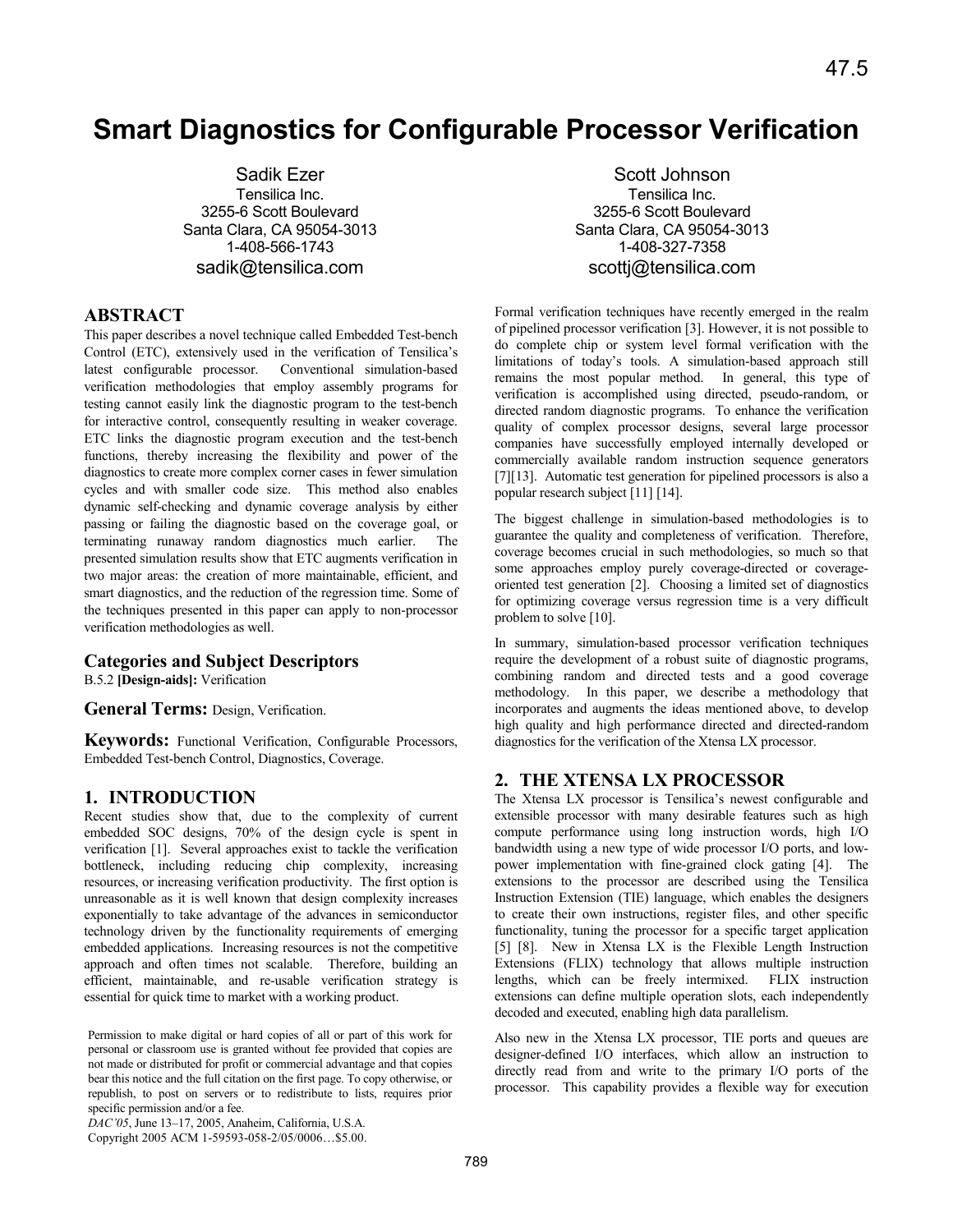units to directly access external devices, and enables low latency, high bandwidth communication.

The combination of variable length instructions, multiple operation slots, customized description of an unpredictable quantity of new processor ports and queue interfaces, added to the numerous contortions of configurations create a verification nightmare for configurable and extensible processor architectures. We address these challenges using a configurable verification infrastructure and configurable diagnostic suites.

# **3. CONFIGURABLE VERIFICATION INFRASTRUCTURE**

Developing a test-bench for functional verification of a configurable processor is challenging in many ways. Not only must the RTL design be configurable, but also so must everything that surrounds it, including the instruction set simulator (ISS), memory models, event generators, assertion checkers, monitors, and test programs. Modularity is also important to be able to deal with the complexity of the whole infrastructure, which needs to be easily maintainable and portable across generations of processor implementations. We have chosen Vera as the primary verification and test-bench language because it allows modularity, is flexible and portable, and has many desirable features such as object oriented programming, temporal assertions, and functional coverage [12].

Our test-bench, shown in Figure 1, is composed of a large number of Vera components including local memory controllers (IRAM, DRAM, IROM, DROM, ICache, DCache, XLMI), system memory controller, co-simulation module, external event generators, JTAG module, TIE port module, coverage module, checkers, and monitors. A separate module outside the test-bench, called the ETC module, enables the assembly-generated Vera code to control the rest of the test-bench modules. This concept will be described in more detail in the following sections.

Our directed diagnostic suites are composed of approximately 300 architecture verification programs (AVPs) to test the execution of each instruction in the ISA, and 400 micro-architecture verification programs (MVPs) to test the specific implementations of the Xtensa LX processor. Like all test-bench components, diagnostic programs are also configurable. They are Perl scripts that utilize the configuration database in order to generate high quality tests tailored to a specific processor instance [6]. Each diagnostic is accompanied by a database entry file, called the 'info' file, that indicates which conditions satisfy the diagnostic coverage goals: a) for what configurations it is valid, b) which runtime options are required, c) which runtime options prohibit its use, d) what should be the probability distribution of random external events, such as bus waits, bus errors, or interrupts.

Several parameters are used to adjust or tune different components of the test-bench to achieve various behaviors; for example, one can change the frequency of the random or periodic toggling of the busy signals in the local memories, or the frequency and type of bus errors injected by the system memory controller. There are a few different ways of setting these parameters, each of which contributes to a complementary aspect of the verification. They can be passed as runtime simulation flags, they can be placed in 'info' files as described above, or they can be controlled from the assembly programs using the ETC technique that will be described in the following section.



**Figure 1. Configurable Xtensa LX Processor Test-Bench** 

#### **4. EMBEDDED TEST-BENCH CONTROL**

As our processor design evolves, generating complex test programs gets more and more complicated. When the test-bench modules that generate random events and the assembly programs are decoupled, it is harder to create many of the corner cases that must be exercised. Furthermore, there are many parts of the test-bench that the diagnostic could use to steer its execution, do self-checking, or terminate the simulation. The method that we have developed and used in our verification infrastructure is called Embedded Testbench Control (ETC) in assembly programs. This approach enables the assembly code to interact closely with several major components of the test-bench, thus giving the diagnostic writer much more flexibility and power in creating complex scenarios, or getting information dynamically about the current status of the processor to be used in self-checking.

Using ETC, individual diagnostics can easily synchronize execution of a certain code sequence with simultaneously occurring external events. Without ETC, a diagnostic would have to rely on random external events to occur at the desired instant, resulting in wasted simulation cycles and/or loss of coverage.

For example, a diagnostic trying to test contention and arbitration for a local memory port may wish to have a load or store instruction accessing the target memory at the same time that an external master is performing an inbound request (via the PIF) to the same memory. Without ETC, the diagnostic would have to rely on random inbound requests occurring at the right point in time, possibly using a coverage monitor to detect this condition and stop the simulation. By using ETC, the diagnostic can control the external master directly and synchronize that action with its instruction sequence. guaranteeing that the event will occur. This both decreases simulation cycles and improves coverage.

To implement this mechanism, we developed a preprocessor to parse the smart diagnostic's source code, as shown in Figure 2, and find special syntax (**#@**), which indicates the Vera code that is expected to run concurrently with the specified instruction at the commit (W) stage of the pipeline. It is also possible to delay execution of the Vera code for *n* cycles after the instruction is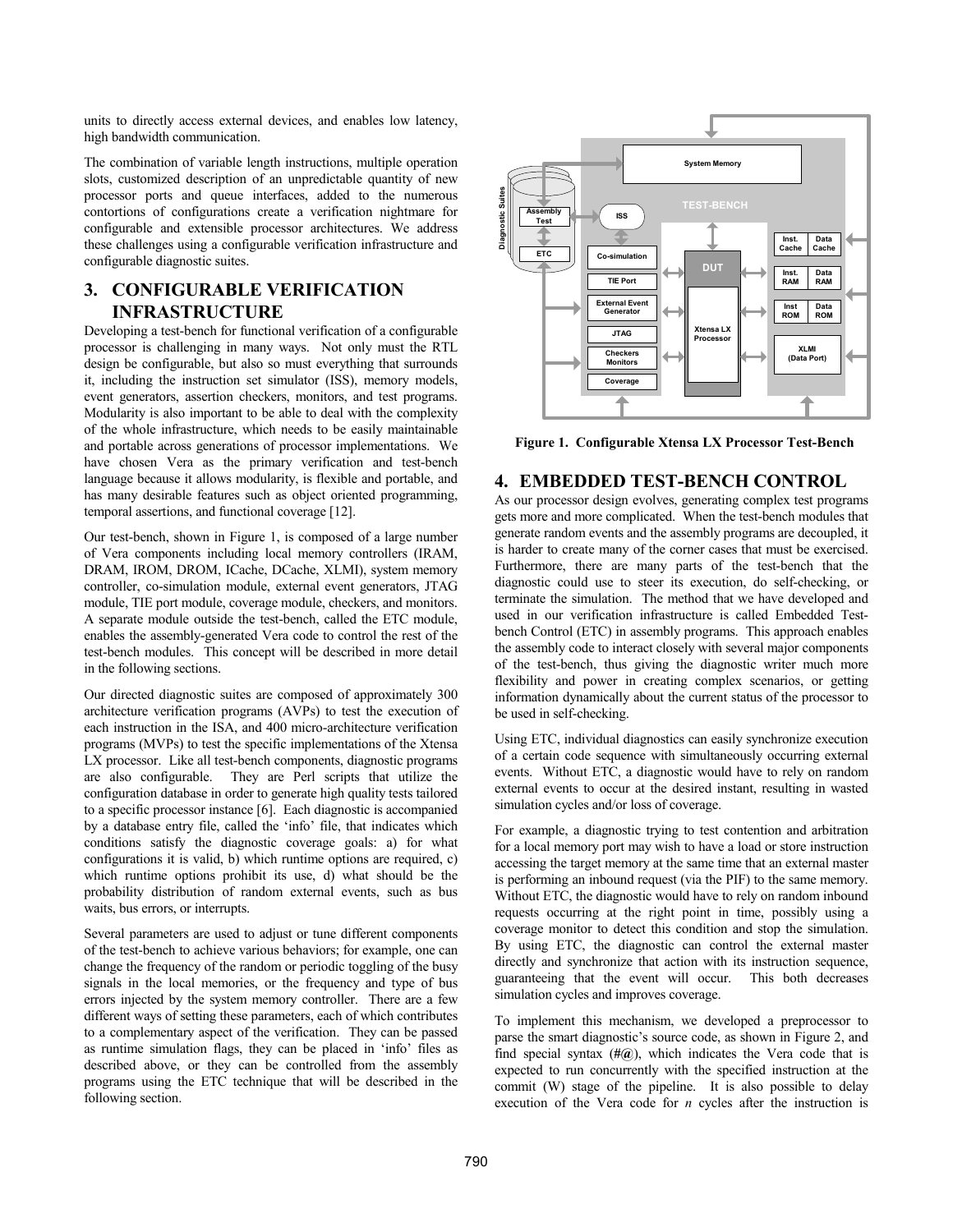

**Figure 1. Test Code Generation using ETC**

committed using  $(\#(\widehat{a})+n)$  syntax. Another syntax,  $(\#$ :), is used to embed test-bench code that is not tied to the execution of an instruction. The parser builds test-bench code that monitors instruction execution at runtime and matches the W stage program counter (PC\_W) values to the addresses of these instructions. When a match occurs, the appropriate Vera code is executed.

This mechanism is complicated by the lack of address information at the time the parser is run: as the assembly and linking process has not yet occurred, the addresses of these instructions have not been determined. To find the appropriate PC values, the parser inserts labels into the assembly source at all such points (see the assembly code shown in Figure 2), so that it may find them again once the diagnostic has been finally linked into an executable. This executable is then analyzed and the addresses of all such instructions are recorded in a text file for use during simulation. The ETC mechanism gives diagnostic writers a new level of control over the verification infrastructure by enabling tight coupling between pipelined instruction execution and external stimuli.

## **5. USING SMART DIAGNOSTICS**

Using ETC in AVPs and MVPs has three major advantages. It provides a mechanism to easily create hard-to-reach scenarios by calling test-bench functions that can generate external stimuli. It gives more flexibility in data checking inside the assembly program by providing the ability to use test-bench functions that can be linked to program execution. Finally, it increases the lifespan of diagnostics across different projects by decreasing the test code size and by providing success status based on the coverage goal, thereby easily identifying broken or obsolete diagnostics that fail to cover

their targeted scenario. The following sections give a few detailed examples of verification areas where we obtained the most benefit from this technique.

## **5.1 Multi-Processor Synchronization Verification**

The Xtensa LX processor provides a multiprocessor synchronization option for systems that use shared-memory communication protocols. The synchronization instructions ensure that no load or store access is allowed before all previous load-acquire accesses are performed; similarly, before a store-release access is performed, all previous load, store, acquire, and release accesses must be performed. To test synchronization instructions in a single processor test-bench is a challenging task. The verification of configurations with dual load-store units becomes more interesting because the order of memory accesses across different slots of a FLIX packet with concurrent operations must be checked as well. Checking the memory access order of all load or store instructions separated by acquire and release instructions is achieved using ETC.

Figure 3 shows a program code snippet of a smart diagnostic that verifies synchronization instructions using FLIX packets to generate multiple memory accesses with wide instructions. This particular processor configuration has two slots in its FLIX instructions, each of which may contain a 32-bit load (L32I), store (S32I), or a no-op (NOP) instruction. Many load-acquire (L32AI) and store-release (S32RI) instructions are dispersed among these random FLIX instructions. In the test, after every FLIX packet that contains a memory access instruction in one or both of its slots, the corresponding *add\_address* call(s) are added as well, to store the address of the memory access in the current address bucket. When a synchronization instruction is encountered, the bucket number is incremented, so that addresses of all memory access instructions after it are collected in a separate bucket. During simulation, part of the ETC code (not shown) will monitor the memory interface and compare all addresses with the ones collected in different buckets to make sure that the protocol is not violated. This example demonstrates the use of ETC in writing efficient self-checking diagnostics.

| // Tarqet Addresses                           |
|-----------------------------------------------|
| $//$ a4: 0x60000000                           |
| $//$ a5: 0x60000040                           |
| $//$ a6: 0x60000080                           |
| // a7: 0x60010000                             |
|                                               |
| MEMW $#$ @ collect addresses();               |
| #: task collect addresses() $\{$              |
| $\{$ S32I a2, a5, 0; NOP; $\}$                |
| #: add address(basket id, 32'h60000040);      |
| L32AI a6, a7, 0 # Load Acquire                |
| #: basket id++;                               |
| $\{L32I a2, a4, 4; L32I a2, a5, 8; \}$        |
| $\#$ : add address(basket id, 32'h60000010);  |
| #: add address(basket id, 32'h60000060);      |
| $\{L32I$ a3, a5, 8; S32I a2, a4, 0; $\}$      |
| #: add address(basket id, 32'h60000060);      |
| $\#$ : add address (basket id, 32'h60000000); |
|                                               |
| $#: \}$ // end task collect addresses()       |

**Figure 3. MP Synchronization Test**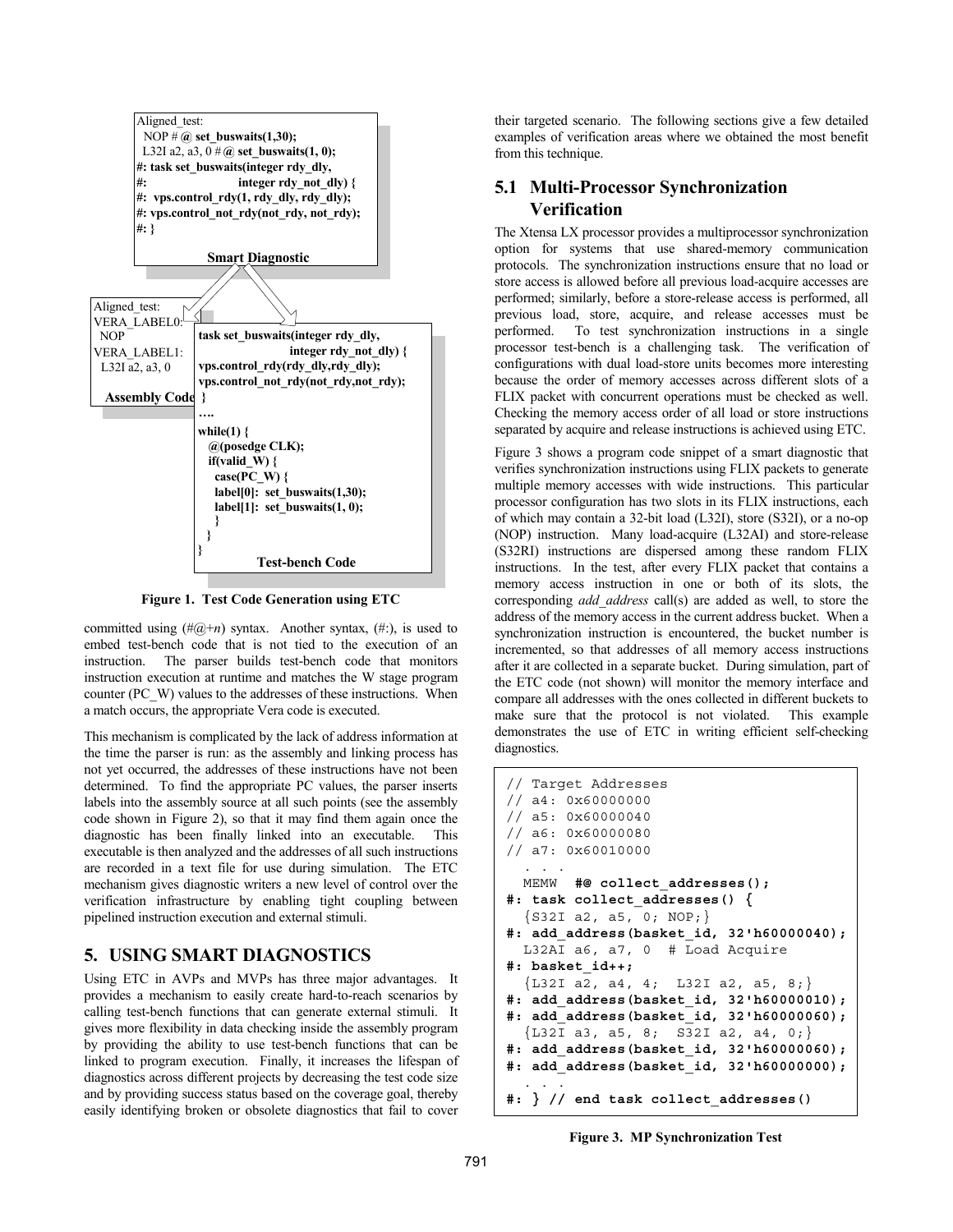#### **5.2 TIE Ports and TIE Queues Verification**

TIE ports and queues are new I/O interfaces in the Xtensa LX processor. There are two types of TIE ports. State exports are designer-defined states that can be made visible at the top-level pins. Import wires enable designer-defined TIE instructions to read inputs from designer-defined primary pins of the processor. TIE queues are push or pop type interfaces with full or empty flow control signals. An input queue definition includes a data signal (IQ), an input control signal (IQ\_Empty) and an output control signal (IQ\_PopReq). Empty indicates that the external queue has no data to read, and PopReq indicates that the data is being read and popped from the queue. Similarly, an output queue has data (OQ), an input (OQ\_Full), and an output (OQ\_PushReq) control signals. Full indicates that the external queue cannot be written any more, and PushReq indicates that data is being written to the queue by the processor. With TIE instructions, it is possible to push data to an output queue if it is not full, or pop data from an input queue if it is not empty.

Assertion of empty or full causes instructions that use these queues to stall. A stalled queue instruction should not hold the previous queue instruction from executing; otherwise a deadlock can happen. The test code snippet shown in Figure 4 is an example of a diagnostic which verifies that no deadlock occurs in this scenario. In this test, the write instruction OQWRITE pushes to the output queue OO, followed by a read instruction IOCAT that pops from the input queue IQ. The test uses ETC cleverly to control stalling of the instructions. While the OQ\_Full signal is asserted for only 100 cycles to temporarily stall the write queue instruction, IQ\_Empty is asserted indefinitely, and will stall the read queue instruction until it is de-asserted. The ETC code monitors the push request count that increments when the write queue instruction is un-stalled, making sure that the read queue instruction that is stalled forever does not block the previous write queue instruction, therefore creating a deadlock.When the pop request is observed, the IQ\_Empty signal is released, resulting in the unblocking of the read queue instruction and the graceful termination of the test. If deadlock does occur, execution will stall indefinitely and some other monitor (not shown) will fire, causing the test to fail. This example shows that ETC can be used both for generating external stimuli and for monitoring the processor states to steer program execution.

#### **6. DIAGNOSTIC-BASED COVERAGE**

Functional coverage is an integral part of our test-bench. Its hierarchical nature encompasses the complete design. We used Vera's functional coverage feature in conjunction with Open Vera Assertions (OVA) used as a temporal language when complex event sequences were needed. Among many desirable features, dynamic coverage feedback capability was essential to our goal-oriented diagnostics.

Unit level coverage monitors were utilized in regressions to point to weakly verified areas in general. Diagnostic-based coverage was a new approach that integrated the coverage goal as a metric to decide the pass or fail status of the tests. This approach had two advantages: to easily identify broken or obsolete diagnostics that did not achieve their intended purposes, and increase the performance of directed-randoms by terminating the program as soon as the coverage goal is reached.

| #Write opcode: IQCAT                        |  |
|---------------------------------------------|--|
| $NOP$ #@ deadlock();                        |  |
| NOP.N                                       |  |
| OQWRITE \$a14, \$a12 # Write Queue          |  |
| <b>IOCAT</b><br># Read Oueue                |  |
| <b>EXTW</b>                                 |  |
| #:task deadlock() {                         |  |
| #: integer count;                           |  |
| #: tiewire.drive OQ Full(1'b1, 100);        |  |
| #: tiewire.drive IQ Empty(1'b1, -1);        |  |
| #: $\text{while} \left(1\right)$ {          |  |
| $\#$ : count = tiewire. OQ PushReq count(); |  |
| if ( count == $1$ ) {<br>$\#$ :             |  |
| #: tiewire.release IQ Empty();              |  |
| break;<br>#:                                |  |
| ł<br>$\texttt{+}:$                          |  |
| #: @(posedge Xtensa if.CLK);                |  |
| - }<br>#:                                   |  |
| #: }                                        |  |

**Figure 4. TIE Queue Deadlock Test** 

Each goal-oriented diagnostic has a corresponding coverage rule and a query function that can be called periodically during or near the end of the simulation using ETC, which dynamically links the assembly test to the coverage monitors residing in the test-bench. Before our coverage methodology was in place, the diagnostic was run for a length determined by the diagnostic's author to be sufficient to guarantee coverage of the targeted scenario. When diagnostic-based coverage was added, the program is terminated as soon as the coverage goal is reached, thereby decreasing the average simulation time by more than 60%. Figure 5 shows 10 different random simulation results of the same test program on the same processor configuration. This approach was used to do a coverage and simulation performance comparison that is presented in the next section.

## **7. RESULTS AND CONCLUSIONS**

To investigate the usefulness of ETC, we have compared the results of directed or directed-random diagnostics using ETC to the ones that are generated using our random test program generator (RTPG) on two different processor configurations. The first processor (A) is a full-featured configuration of Xtensa LX including all local memories, a wide processor interface, a 7-stage pipeline, and two load-store units. The second processor (B) has one instruction RAM, one data RAM, and a 5-stage pipeline. Both processors use designer-defined TIE instruction extensions accessing TIE ports and queues.



**Figure 5. Simulation Performance with Diagnostic-Based Coverage**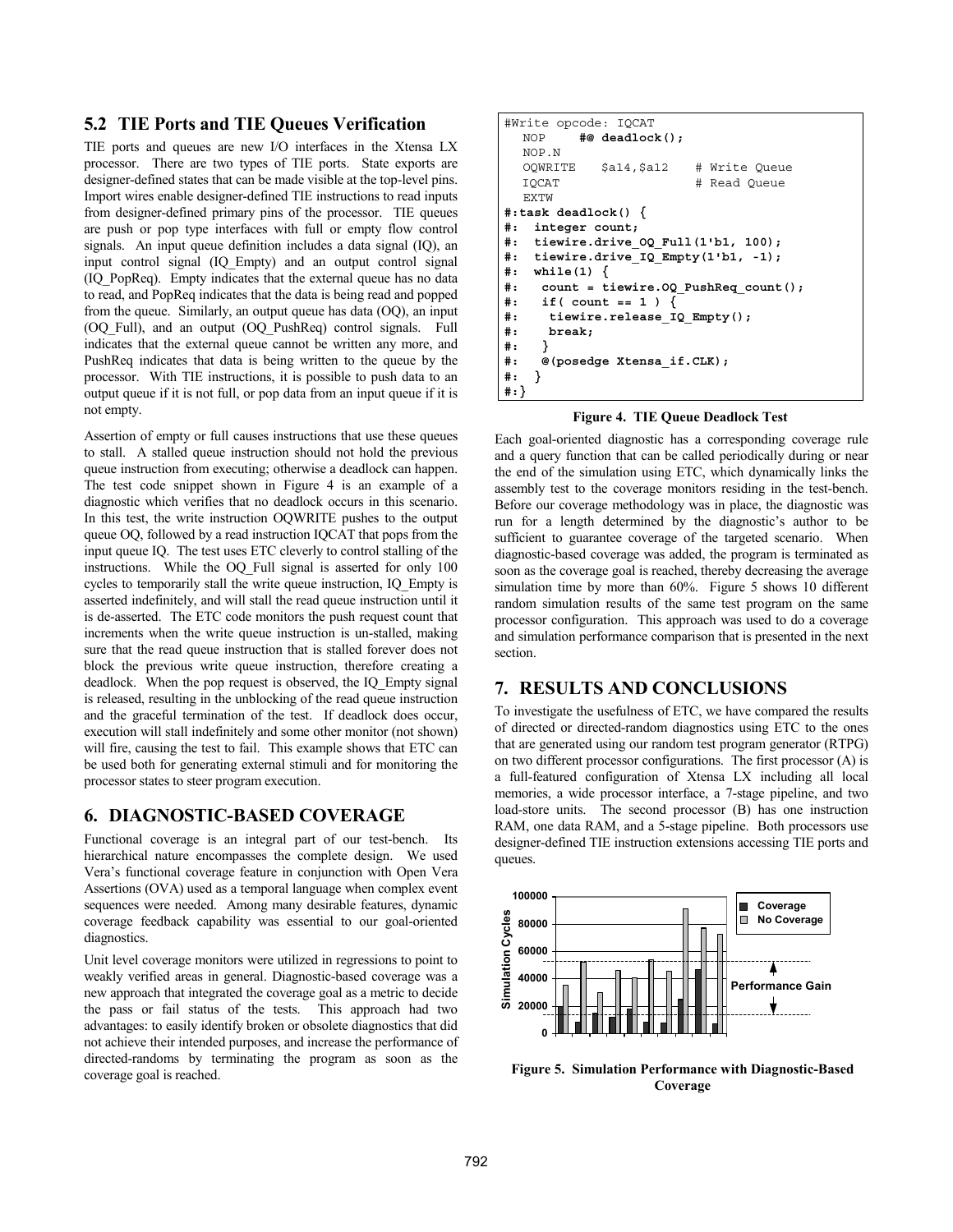|                                                                  | Processor A |             | Processor B |             |  |  |
|------------------------------------------------------------------|-------------|-------------|-------------|-------------|--|--|
| Coverage Targets                                                 | ETC         | <b>RTPG</b> | <b>ETC</b>  | <b>RTPG</b> |  |  |
| Exceptions                                                       | 100         | 34          | 100         | 28          |  |  |
| <b>TIE Oueue Contention</b>                                      | 100         | 50          | 100         | 50          |  |  |
| Load/Store/Ifetch Arbitration                                    | 96          | 65          | 100         | 100         |  |  |
| <b>DMA</b> Interleaved                                           | 100         | 78          | 100         | 100         |  |  |
| Time spent for ETC simulations is 6% of the time spent for RTPG. |             |             |             |             |  |  |

**Table 1. Coverage Results Comparison** 

## **7.1 Coverage and Performance Improvements**

We have simulated on both processors 22 ETC diagnostics that took 231,046 simulation cycles to run, and 100 RTPG diagnostics with random external events (interrupts, bus errors, bus waits, random toggling of queue control signals, random inbound PIF requests, etc.) that took 3,820,219 simulation cycles. Coverage results of selected goals are presented in Table 1. Because ETC diagnostics are coverage oriented, most were able to attain 100% coverage in much less simulation cycles, whereas random diagnostics had long simulation times and poor coverage results.

To demonstrate the performance improvements more clearly with the proposed technique, we have simulated a few selected diagnostics with ETC and with fine-tuned random external events on both processor configurations. The simulation results of three selected diagnostics with and without ETC are presented in Figure 6. The first diagnostic is intended to verify the instruction fetch and external interface units. The diagnostic sends a load to instruction RAM that causes the current instruction fetch request to be canceled. Bus contention is generated during the next fetch and an interrupt causes this second fetch to be canceled as well, thereby forcing the external interface unit to use different IDs for two backto-back fetch requests. The described scenario is difficult to achieve with random bus waits and interrupts, therefore, ETC is used to slow down instruction fetch responses, allowing plenty of time for the interrupt to cancel the next request.

The TIE queue deadlock test described in Section 5.2 is also used to compare simulation performance with or without ETC. With random toggling of queue control signals IQ Empty and OQ Full, it takes many simulation cycles, and fine adjustment of the random weights, to create the deadlock scenario. With ETC, however, it is possible to monitor and assert input signals precisely at the right moment, thus creating the circumstances that might cause a deadlock.

The final test program that we selected is responsible for covering a long inbound processor interface (PIF) request to each configured local memory interrupted by a load or store instruction that accesses the same memory. Although creating many random inbound requests in conjunction with load and store instructions is trivial, making sure that this event happens to all configured memories takes a long time. With ETC, and with help from our configuration database, we created this case very quickly. It was possible to control the type, size, destination address, and exact timing of the inbound PIF requests injected by the system memory controller.



As seen in Figure 6, the simulation performance of the diagnostics with ETC on the same configuration is about the same, and minor variation across configurations can be explained by the difference in the reset code sequence of different processors. On the other hand, when random external events are used instead, the simulation times vary considerably, and in some cases full coverage is not guaranteed. On the average, the simulation performance is reduced by 80% when ETC is used.

Another metric that somewhat represents the difficulty of the test cases better is the coincidence number. The coincidence number is the number of simultaneous or sequential events that need to happen to achieve a corner case. For example for three individual events, A, B, and C, the coincidence number of event  $(A&B)$  -> C, A and B followed by C, is three. We have seen that ETC makes it easier to create events with high coincidence numbers in directed or directedrandom diagnostics.

An alternative to using ETC is to program the test-bench using magic stores, which have an unpredictable delay between the store and the magic action. ETC is more maintainable because the bus latency does not affect the diagnostic anymore; every new design that has slightly different bus latency does not cause all the old diagnostics to break because the timing is now different. This saves considerable engineering effort in creating new diagnostics or maintaining the old ones.

Although the results presented here seem to point otherwise, we don't intend to favor directed diagnostics using ETC over randoms, and undermine the importance of random testing. One of the most important advantages of random testing is that it can cover scenarios overlooked by the verification engineer. Therefore, the ETC technique cannot be a replacement for random testing, but can be used as a powerful enhancement to the overall verification methodology.

# **7.2 Conclusions**

Verification of configurable processors requires an infrastructure and a methodology that is robust and flexible to address the increased complexity introduced by configurability. Our methodology employs a modular test-bench and diagnostic suites that are tailored to the configured processor under verification. To enhance the performance and coverage of assembly tests in our diagnostic suites, we developed a methodology to seamlessly integrate diagnostics and test-bench modules, thus creating a unified verification environment. This approach gave diagnostic writers a lot of flexibility and power to create complex corner cases in less code size and fewer simulation cycles, lessening the need to utilize